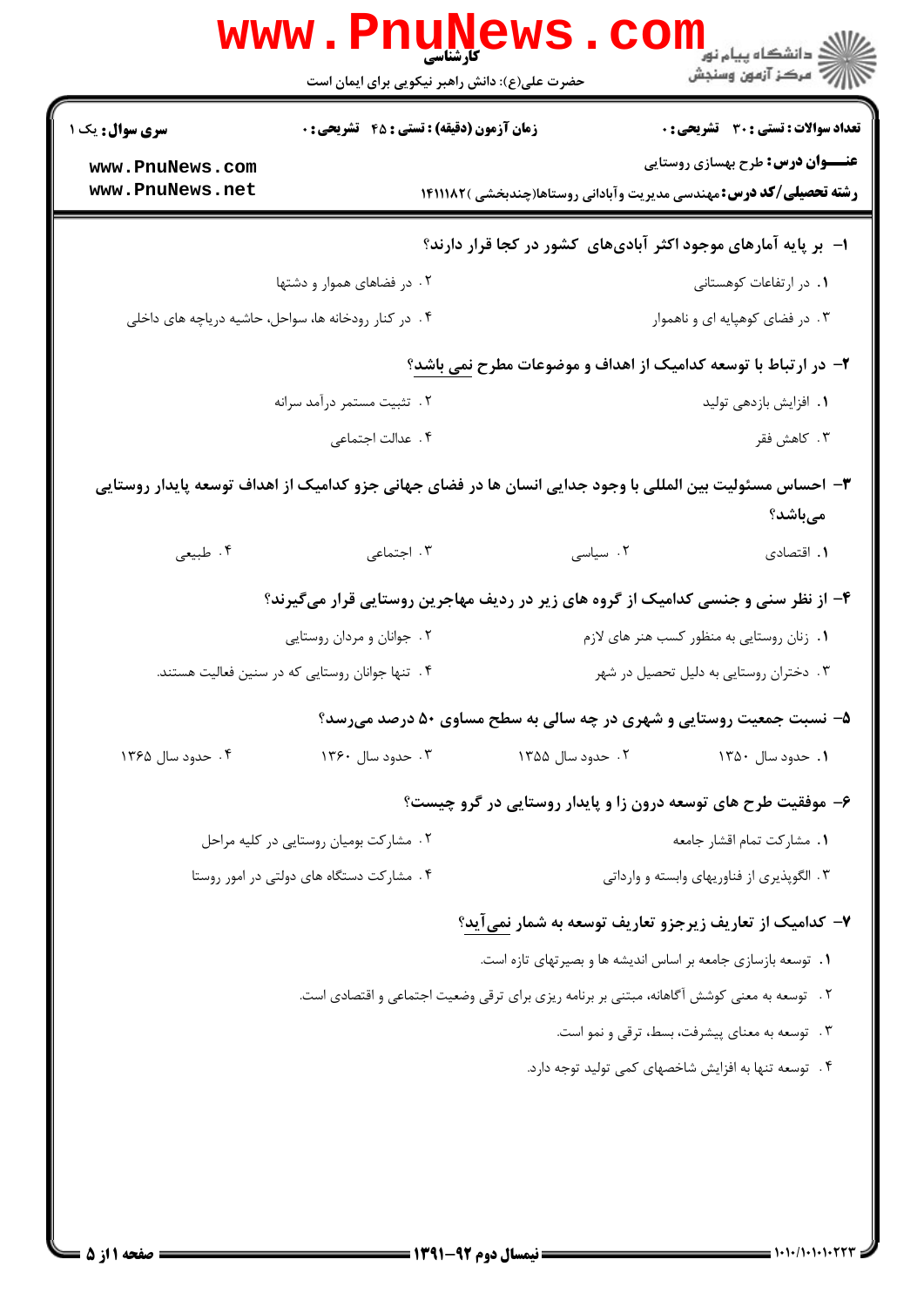| <b>تعداد سوالات : تستي : 30 ٪ تشريحي : 0</b> |                                                                                                                          | زمان آزمون (دقیقه) : تستی : 45 آتشریحی : 0        | سری سوال : ۱ یک    |
|----------------------------------------------|--------------------------------------------------------------------------------------------------------------------------|---------------------------------------------------|--------------------|
| <b>عنـــوان درس:</b> طرح بهسازی روستایی      |                                                                                                                          |                                                   | www.PnuNews.com    |
|                                              | <b>رشته تحصیلی/کد درس:</b> مهندسی مدیریت وآبادانی روستاها(چندبخشی )۱۴۱۱۱۸۲                                               |                                                   | www.PnuNews.net    |
|                                              | ۸– کدامیک از جمله اهداف سامان دهی روستاهای کوچک و پراکنده از سوی بنیاد مسکن انقلاب اسلامی میباشند؟                       |                                                   |                    |
|                                              | ٠. توسعه نظام اسكان با انگيزه كافي براي خنثي كردن جاذبه شهرهاي بزرگ                                                      |                                                   |                    |
|                                              | ۲ . توسعه قطب های رشد در مناطق کمتر توسعه یافته با در نظر گرفتن تمایلات                                                  |                                                   |                    |
|                                              | ۰۳ توسعه بخش های اقتصادی از طریق ارائه برنامه ها، طرح و پروژه های اقتصادی به منظور توسعه فرصتهای شغلی و درآمدی روستاییان |                                                   |                    |
|                                              | ۰۴ توسعه نهادهای مسئول مناطق روستاییان برای برنامه ریزی اسکان                                                            |                                                   |                    |
|                                              | ۹- در ارتباط با تهیه و اجرای برنامه های توسعه روستایی کدامیک جزء وظایف وزارت راه و ترابری میباشد؟                        |                                                   |                    |
| ۰۱ هدایت مواد، انرژی و جریانات لازم          |                                                                                                                          | ٢. ايجاد دفاتر خدمات ارتباطي                      |                    |
| ۰۳ توسعه شبکه فناوری اطلاعات                 |                                                                                                                          | ۰۴ تامین امنیت در نقاط و نواحی روستایی            |                    |
|                                              | ∙۱- مهمترین دستگاههای فعال در کشور که به گونه ای نسبتاً تخصصی به امر برنامهریزی توسعه روستایی میپردازند؟                 |                                                   |                    |
| ٠١ وزارت جهاد كشاورزى ، وزارت كشور           |                                                                                                                          | ٢ . وزارت بهداشت، بنياد مسكن انقلاب اسلامى        |                    |
| ۰۳ وزارت نیرو، وزارت بهداشت                  |                                                                                                                          | ۴. وزارت جهاد كشاورزي، بنياد مسكن انقلاب اسلامي   |                    |
|                                              | 11- چه چیزی جوهره اصلی نگرش سیستمی را تشکیل می دهد؟                                                                      |                                                   |                    |
| ٠١. تعداد بيشتر تعامل ها                     |                                                                                                                          | ۲. مشکلات پیچیده بی نهایت                         |                    |
| ۰۳ ابزار قدرتمندی برای حل مسائل              |                                                                                                                          | ۰۴ سنتز یا ترکیب اجزا                             |                    |
|                                              | ۱۲– کدامیک از موارد زیر از جمله عناصر در یک سیستم توسعه روستایی در نظر گرفته نمیشود؟                                     |                                                   |                    |
| ٠١. رواج أموزش                               | ۰۲ توزیع ثروت                                                                                                            | ۰۳ انگیزه ها                                      | ۰۴ پیوندهای بیرونی |
|                                              | ۱۳- کدام برنامه توسعه اقتصادی- اجتماعی و فرهنگی در سال ۱۳۷۳ به تصویب مجلس شورای اسلامی رسید و در سه فصل و                |                                                   |                    |
| ۱۰۱ تبصره تنظیم گردید؟                       |                                                                                                                          |                                                   |                    |
| ٠١ اول                                       | ۲. دوم                                                                                                                   | ۰۳ سوم $\cdot$                                    | ۰۴ چهارم           |
|                                              | ۱۴– رسالت میان مدت برنامه پنج ساله پنجم توسعه اقتصادی- اجتماعی و فرهنگی جمهوری اسلامی ایران کدام است؟                    |                                                   |                    |
| ٠١. رشد پايدار اقتصادى دانايى محور           |                                                                                                                          | ٢. تثبيت مباني رشد اقتصادي و رفاه اجتماعي         |                    |
|                                              | ۰۳ توسعه پایدار و دانش بنیان کشور و تامین عدالت اجتماعی                                                                  | ۴. توسعه دانش پایه، عدالت محور و در تعامل با جهان |                    |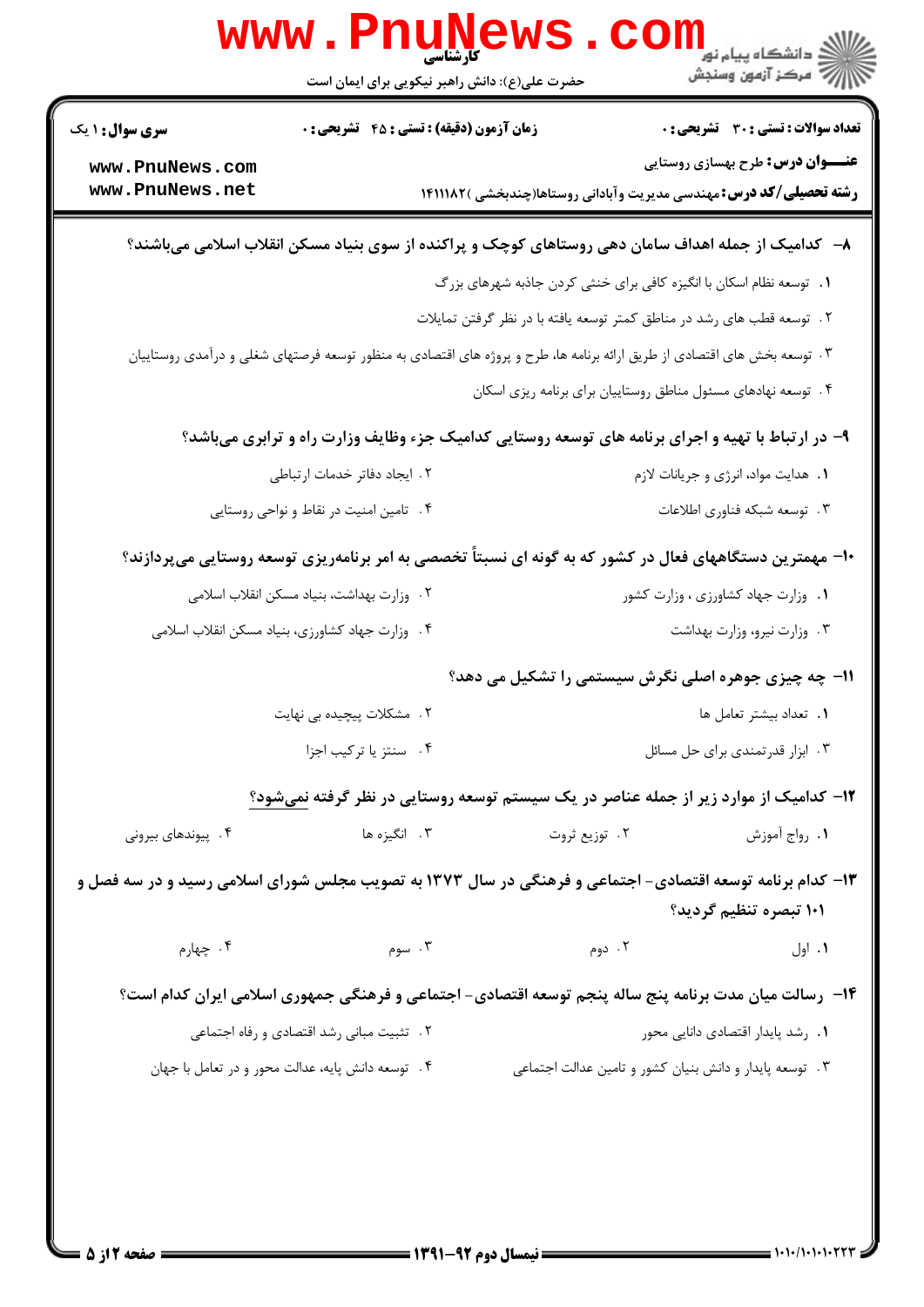|                                    | <b>WWW . F</b>                                                                       | <b>کارشناسی</b><br>حضرت علی(ع): دانش راهبر نیکویی برای ایمان است | : دانشگاه پيام نو <mark>ر</mark><br>ج '' مرڪز آزمون وسنڊش                                                               |
|------------------------------------|--------------------------------------------------------------------------------------|------------------------------------------------------------------|-------------------------------------------------------------------------------------------------------------------------|
| <b>سری سوال : ۱ یک</b>             | <b>زمان آزمون (دقیقه) : تستی : 45 قشریحی : 0</b>                                     |                                                                  | تعداد سوالات : تستى : 30 - تشريحي : 0                                                                                   |
| www.PnuNews.com<br>www.PnuNews.net |                                                                                      |                                                                  | <b>عنـــوان درس:</b> طرح بهسازی روستایی<br><b>رشته تحصیلی/کد درس:</b> مهندسی مدیریت وآبادانی روستاها(چندبخشی )۱۴۱۱۱۸۲   |
|                                    |                                                                                      |                                                                  | 1۵- گزینه نادرست را کدام است؟                                                                                           |
|                                    |                                                                                      |                                                                  | ٠. كاربري زمين در نوع و چگونگي استفاده از زمين به كار مي رود.                                                           |
|                                    |                                                                                      |                                                                  | ۲. در تعیین کاربری اراضی موجود باید به کاربری های فعلی و فعالیت های جاری در فضا نیز توجه گردد.                          |
|                                    | ۰۳ سرانه شاخصی است معرف سهم هر فرد ساکن در روستا از اراضی موجود با کاربری های یکسان. |                                                                  |                                                                                                                         |
|                                    |                                                                                      |                                                                  | ۰۴ سرانه اراضی روستایی بر حسب متر مربع محاسبه می شود.                                                                   |
|                                    |                                                                                      |                                                                  | ۱۶– کدامیک جز محدودیت های طبیعی که فرآوری توسعه فیزیکی روستا قرار میگیرد، میباشد؟                                       |
|                                    |                                                                                      |                                                                  | ٠١ عرصه هاى جنكلى و مراتع پيرامون روستا                                                                                 |
|                                    |                                                                                      |                                                                  | ۲. خانه های برخوردار از عرصه های وسیع و قابل تفکیک به واحدهای مسکونی کوچک تر در داخل بافت                               |
|                                    |                                                                                      |                                                                  | ۰۳ بافت فرسوده و ابنیه ی مخروبه داخل بافت                                                                               |
|                                    |                                                                                      |                                                                  | ۰۴ درگیری و نزاع های قومی - محلی                                                                                        |
|                                    |                                                                                      |                                                                  | ۱۷- استدلال های بیان شده در رد و تایید مشارکت به ترتیب کدام است؟                                                        |
|                                    |                                                                                      |                                                                  | 1. مشارکت به تضمین پایداری فعالیتها کمک می کند - مشارکت به ایجاد توانایی های محلی برای اداره امور کمک میکند.            |
|                                    |                                                                                      |                                                                  | ۲ . مشارکت منجر به افزایش بار مسئولیت بیشتر بر دوش فقرا می شود- مشارکت موجب صرف وقت و پول میشود.                        |
|                                    |                                                                                      |                                                                  | ۰۳ مشارکت نیرویی بی ثبات کننده است- مشارکت ممکن است موجب افزایش پوشش گردد.                                              |
|                                    |                                                                                      |                                                                  | ۰۴ محرک مشارکت شور و شوق ایدئولوژیک است- مشارکت ممکن است نیرویی بی ثبات کننده باشد.                                     |
|                                    |                                                                                      |                                                                  | ۱۸– اجتماع چند آبادی هم پیوند که جمعیت متعارف آن تا ۵ هزار نفر پیش بینی شده است چه نام دارد؟                            |
| ۰۴ اقمار                           | ۰۳ حوزه                                                                              | ٢. مجموعه                                                        | ۰۱ منظومه                                                                                                               |
|                                    |                                                                                      |                                                                  | ۱۹- علت انجام عمل زهکشی تحت الارضی در اقدامات طرح بهسازی روستایی چیست؟                                                  |
|                                    |                                                                                      |                                                                  | ۰۱ به منظور خارج نمودن آب های ناشی از بارندگی تا عمق و تراز معین                                                        |
|                                    |                                                                                      |                                                                  | ۲. به منظور تثبیت سطح آب های زیرزمینی در تراز و رقوم مورد نظر                                                           |
|                                    |                                                                                      |                                                                  | ۰۳ مهار سیلاب در حین اجرای عملیات ساختمانی                                                                              |
|                                    |                                                                                      |                                                                  | ۴ . تسطیح محوطه، رفع پستی ها برای شروع کارهای ساختمانی                                                                  |
|                                    |                                                                                      |                                                                  | ۲۰- کدامیک از معابر یا گذرهای روستایی محلات درون بافت را به یکدیگر متصل میکند و در محل رفتوآمد سواره و پیاده<br>مىباشد؟ |
|                                    | ۰۲ معابر اصلي درجه دو                                                                |                                                                  | ٠١. معابر اصلى درجه يك                                                                                                  |
| ۰۴ معابر فرعی درجه دو و بن بست ها  |                                                                                      |                                                                  | ۰۳ معابر فرعی درجه یک                                                                                                   |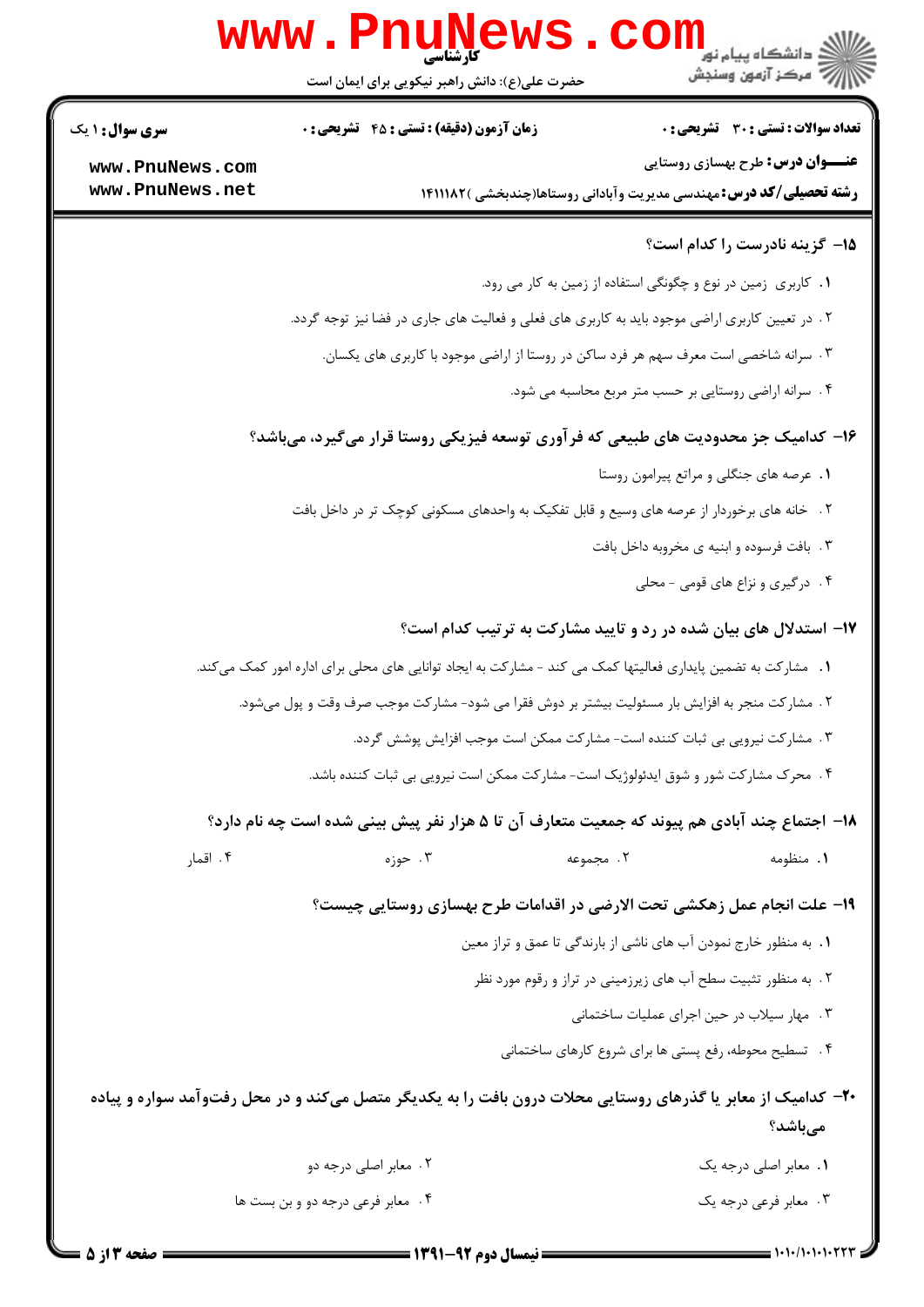|                        | www . Pnu<br>$\mathbf{L}$<br>حضرت علی(ع): دانش راهبر نیکویی برای ایمان است |                        | ر دانشڪاه پيام نور ■<br>ا∛ مرکز آزمون وسنڊش                                                                                                    |
|------------------------|----------------------------------------------------------------------------|------------------------|------------------------------------------------------------------------------------------------------------------------------------------------|
| <b>سری سوال : ۱ یک</b> | زمان آزمون (دقیقه) : تستی : ۴۵ قشریحی : 0                                  |                        | <b>تعداد سوالات : تستی : 30 ٪ تشریحی : 0</b>                                                                                                   |
| www.PnuNews.com        |                                                                            |                        | <b>عنـــوان درس:</b> طرح بهسازی روستایی                                                                                                        |
| www.PnuNews.net        |                                                                            |                        | <b>رشته تحصیلی/کد درس:</b> مهندسی مدیریت وآبادانی روستاها(چندبخشی )۱۴۱۱۱۸۲                                                                     |
|                        |                                                                            |                        | <b>۲۱</b> - هنگامی که جهت معابر با جهت شیب عمود باشد، کدامیک از موارد زیر حاصل میشود؟                                                          |
|                        |                                                                            |                        | 1. اضلاع جنوبي خيابانها اغلب از آب، برف و يا يخ انباشته مي شود.                                                                                |
|                        |                                                                            |                        | ۲. حمل و نقل اغلب به آسانی صورت می گیرد.                                                                                                       |
|                        |                                                                            |                        | ۰۳ شیب معبر کم می شود.                                                                                                                         |
|                        |                                                                            |                        | ۴. سبب آبگرفتگی در اضلاع شمالی خیابانها می شود.                                                                                                |
|                        |                                                                            |                        | ۲۲- براساس تقسیم بندی انواع پیاده روها، عرض پیاده روهای اصلی چه اندازه میباشد؟                                                                 |
|                        | ۰۲ یک متر و بیست سانتیمتر(۱/۲۰)                                            |                        | ۱. ۱ متر                                                                                                                                       |
|                        | ۰۴ متر                                                                     |                        | ۰۳ يک مترو پنجاه سانتيمتر (١/٥٠)                                                                                                               |
|                        |                                                                            |                        | ۲۳- براساس مطالعات انجام شده در بنیاد مسکن انقلاب اسلامی، پخت و پز و شست و شوی ظروف و پوشاک جزو کدامیک از<br>کارکردهای خانههای روستایی میباشد؟ |
| ۰۴ خدماتی              | ۰۳ بنیادی- زیستی                                                           | ٢. اجتماعي- فرهنگي     | ۰۱ اقتصادی- تولیدی                                                                                                                             |
|                        |                                                                            |                        | ۲۴- فقدان برنامه ریزی در جهت بهینه کردن مصرف انرژی، جزء کدامیک از تنگناها و مشکلات مسکن روستایی به شمار<br>مىرود؟                              |
| ۰۴ طراحي معماري        | ۰۳ فرهنگی                                                                  | ٢. اقتصادى             | ٠١. اجتماعي                                                                                                                                    |
|                        |                                                                            |                        | ۲۵- نسبت تعداد جمعیت به اراضی تحت پوشش کاربری را اصطلاحا چه میگویند؟                                                                           |
| ۰۴ سرانه زمین          | ۰۳ سرانه مسکونی                                                            | ٢. تراكم مسكوني ناخالص | <b>۱.</b> تراکم مسکونی خالص                                                                                                                    |
|                        |                                                                            |                        | ۲۶– تغییر مواد اساسنامه جز وظایف کدامیک از ارکان شرکت می باشد؟                                                                                 |
|                        | ٢ . مجمع عمومي فوق العاده                                                  |                        | <b>۱.</b> مجمع عمومی عادی                                                                                                                      |
|                        | ۰۴ بازرسان                                                                 |                        | ۰۳ هيئت مديره                                                                                                                                  |
|                        |                                                                            |                        | ۲۷- در غیاب رئیس هیئت مدیره  تعاونی وظایف او بر عهده چه کسی میباشد؟                                                                            |
| ۰۴ بازرس دوم           | ۰۳ بازرس اول                                                               | ۲. منشی                | ۰۱ نايب رئيس                                                                                                                                   |
|                        |                                                                            |                        | ۲۸- بر اساس بانک جهانی در طول کدامیک از مراحل برق رسانی روستایی نیروی محرک مورد نیاز مزارع و واحدهای تجاری                                     |
|                        | کوچک بهطور کلی مستقیماً توسط حیوانات و یا موتورهای کوچک دیزلی تامین میشود؟ |                        |                                                                                                                                                |
| ۰۴ مرحله اول           | ۰۳ مرحله دوم                                                               | ۲. مرحله سوم           | ٠١. مرحله چهارم                                                                                                                                |
|                        |                                                                            |                        |                                                                                                                                                |
|                        |                                                                            |                        |                                                                                                                                                |

 $= 1.1.11.1.1.177$